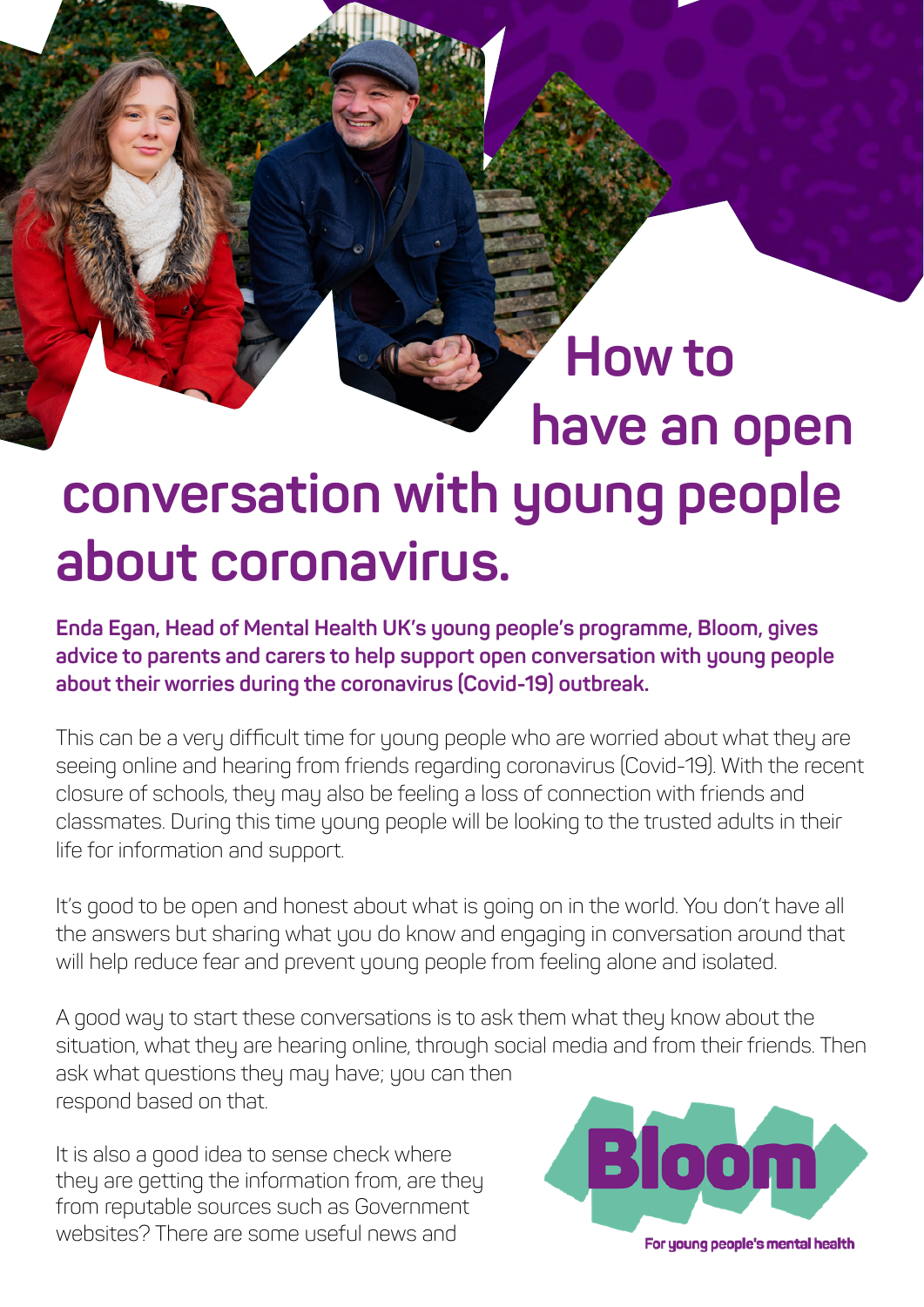information available for a younger audience on **[BBC Newsround](https://www.bbc.co.uk/newsround/51973588)** and **[Unicef](https://www.unicef.org.au/blog/news-and-insights/march-2020/how-to-talk-to-your-children-about-coronavirus)**.

Social media is an important outlet for young people and will be the source of most of their information and where they can connect with other young people.

It is important however to remind them that they should limit the amount of information they are accessing as it can be overwhelming. Explain that due to people's worries they might quickly share information that isn't accurate or helpful and that they can choose to limit what information they see and how often they see it.

Opening up these conversations can be challenging, particularly during these times of uncertainty. Please remember that you do not need to know all the answers and it's important to be looking after yourself also during this time. Now, more than ever, young people will be modelling you and looking to you for support.

- **1. Be open, but don't prompt:** it is likely they will have been hearing information from their friends, on-line and through a range of social media avenues, so be open. Don't be afraid to discuss what's happening and normalize the conversation by saying it's ok to feel worried and anxious. Encourage open discussion but try not to prompt questions or volunteer too much information. This might make them worry unnecessarily.
- **2. Try to be aware of your own anxieties:** this is a worrying time for adults as well as for young people, try and open the conversation or answer their questions at a time when you are feeling less anxious is lower, for example after watching a movie together you are more likely to feel relaxed and present, compared to just having come back from a shopping trip at the supermarket, when you are likely to feel uncomfortable or distracted.
- **3. Listen and empathise:** empathy helps young people connect and requires you to try and understand how they are feeling and listen to their point of view. Sometimes, it can be more helpful than giving advice. Ask them to tell you what they already know about what is happening and what bits are concerning them.
- **4. Be transparent:** make your responses age-appropriate and don't be afraid to say you don't have all the answers.

**5. They have a role to play:** They are playing their part by keeping their family, friends and the families of their friends safe by following the rules about staying indoors, washing their hands and not meeting in om person. They can also be a huge support to their friends' mental health by contacting them remotely and checking in that they are ok or playing a game online. For young people's mental health